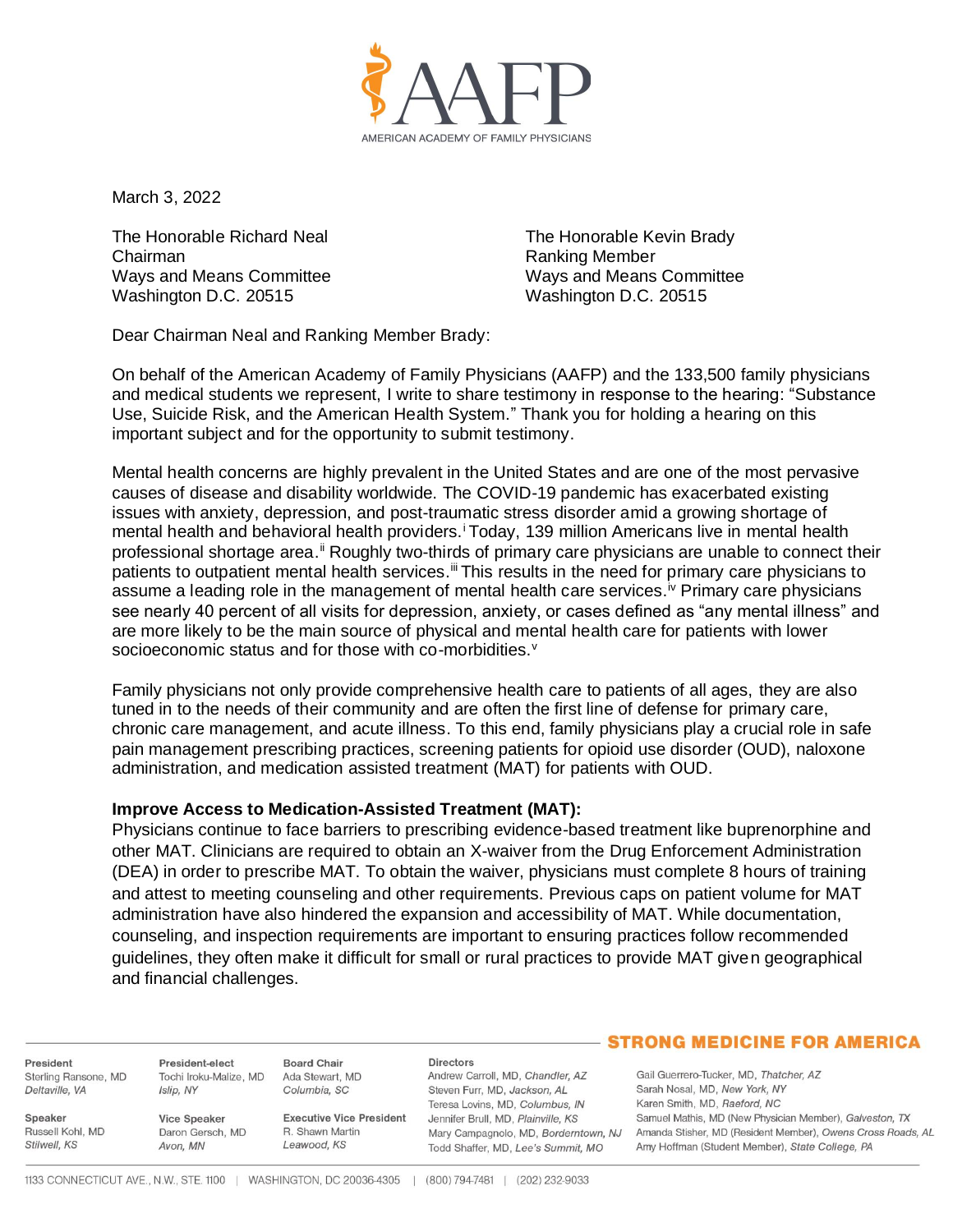These burdensome, redundant requirements create barriers to offering MAT in physician practices and have worsened access to this evidence-based treatment.<sup>vi</sup> The administration recently finalized new buprenorphine prescribing guidelines to exempt clinicians from certain training and reporting requirements if they provide buprenorphine to fewer than 30 patients. The AAFP [recognized](https://www.aafp.org/news/media-center/statements/opioid-use-disorder-treatment.html) these new guidelines as a positive step toward improving access to MAT but additional action is needed to ensure patients with SUD can get the care they need. **We urge Congress to pass the Mainstreaming Addiction Treatment Act (S. 445) to eliminate the X-waiver and improve patients' access to MAT.**

The AAFP is [concerned](https://www.aafp.org/dam/AAFP/documents/advocacy/health_it/telehealth/LT-DEA-SpecialTelemedicineRegistration-102620.pdf) that the DEA has not promulgated regulations to implement a special registration process for waivered clinicians to prescribe buprenorphine via telehealth, as mandated by the Substance Use-Disorder Prevention that Promotes Opioid Recovery and Treatment for Patients and Communities (SUPPORT) Act. Emerging evidence indicates that telehealth OUD treatment during the COVID-19 pandemic has improved access to MAT and helped patients stay in treatment, particularly for historically underserved populations. To ensure ongoing access to telehealth OUD treatment after the pandemic, we urge Congress to ensure DEA swiftly publishes regulations establishing a special registration process for providing MAT via telehealth. vii

## **Support Primary Care Practices in Integrating Behavioral Health**

The AAFP supports integration of behavioral health services within a patient's medical home. Behavioral integration has shown significant cost-savings for payers and physicians, as well as more equitable access to mental health services for traditionally underserved populations. Vill It is a proven solution that meets patients where they are. One solution is the collaborative care model, which supports a team-based approach to behavioral health care, often in the context of a medical home and steered by primary care physicians. Despite interest from family physicians, integrating behavioral health in primary care practices faces several barriers including a limited workforce, payment and reporting requirements, and burdensome start-up costs. **The AAFP urges Congress to support the adoption of the Collaborative Care Model by passing the Collaborate in an Orderly and Cohesive Manner Act (H.R. 5218) to fund grant programs for primary care practices and encourage the Centers for Medicare and Medicaid Innovation to develop models for behavioral health integration.**

The AAFP is also encouraged by President Biden's forthcoming FY2023 budget, which calls for a doubling of funds for behavioral health integration, and we urge Congress to consider equivalent investments.

## **Improve Data Collection**

Accurate data collection is essential to understanding areas most in need of behavioral health resources. The AAFP recommends Congress **direct the Director of the Agency for Healthcare Research and Quality (AHRQ) and the Assistant Secretary for Mental Health and Substance Use create and implement a plan to improve measurement of the extent to which children and adults have access to integrated mental health care in primary care - and the effectiveness of the care provided.** 

The AAFP recognizes that integrated behavioral health services exist on a spectrum and can include consistent coordination of referrals and exchange of information, colocation of services in the primary care setting, or full integration of treatment plans shared between primary care and behavioral health clinicians. In order to effectively measure access to integrated behavioral health services or create a futures standard, AHRQ will need to work with stakeholders to outline what level of integration is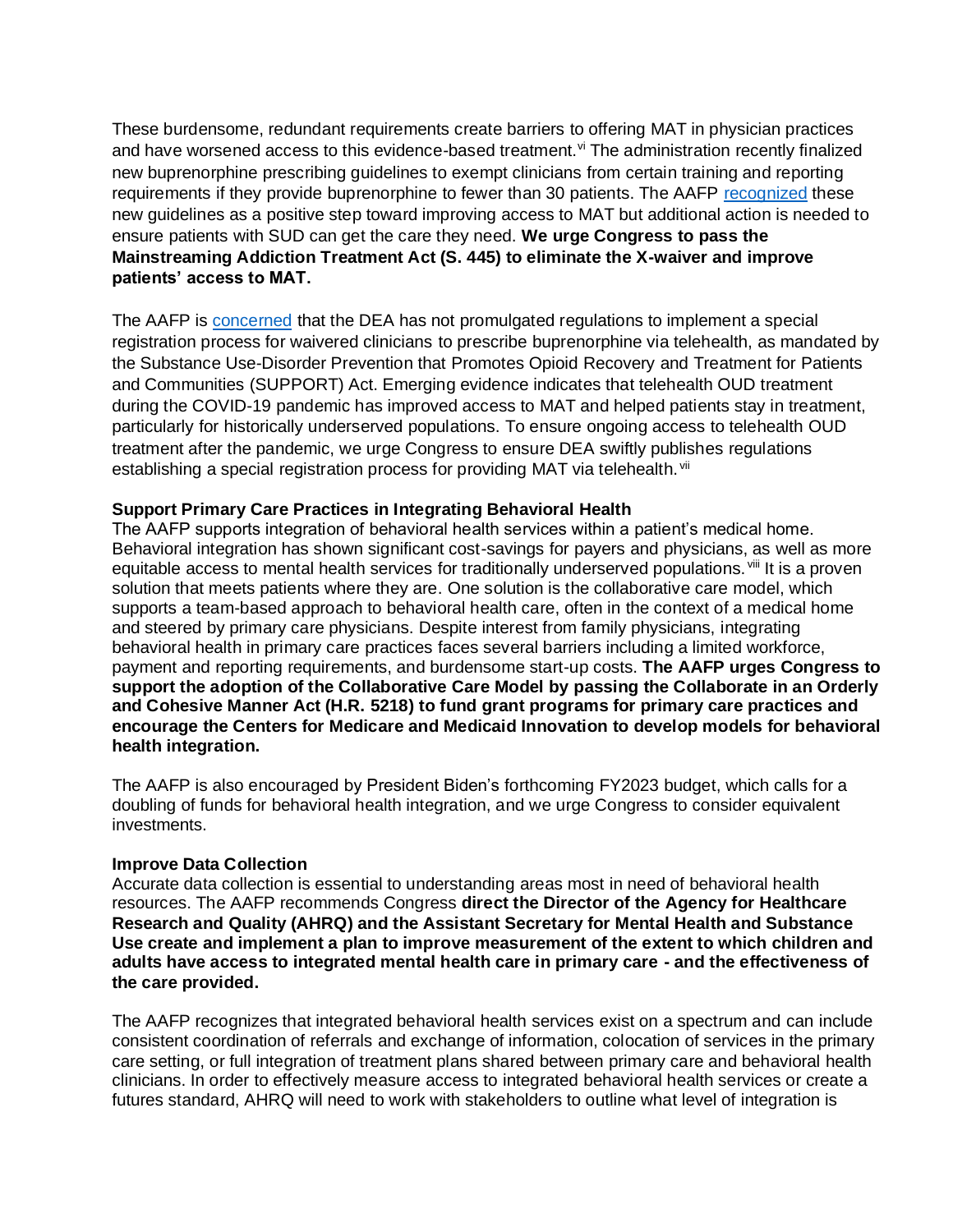required. Furthermore, interagency collaboration is essential to ensuring resources are in place to achieve a comprehensive system of care that includes primary care physicians and mental health providers.

**The AAFP also recommends Congress provide resources for HHS to further study behavioral health integration best practices and areas of need, focused on vulnerable and at-risk populations.** Additional research is needed on health inequities, mental and behavioral health outcomes, case management, and best practices for historically marginalized or disadvantaged groups like minoritized racial and ethnic communities, LGBTQ patients, patients with intellectual disabilities, and those with limited English proficiency. To eliminate existing disparities, primary care physicians should have the needed resources to effectively care for diverse patient populations, especially when unique or complex mental and behavioral health concerns present during routine wellness exams.

Thank you for your consideration of our recommendations. The AAFP looks forward to working with the committee to develop and implement policies to ensure that patients and their families have equitable and timely access to the comprehensive, high-quality care—including mental health care and behavioral health support services—that they need. Should you have any questions, please contact Erica Cischke, Director of Legislative and Regulatory Affairs at [ecischke@aafp.org.](mailto:ecischke@aafp.org)

Sincerely,

Gda D. Stewart, res

Ada D. Stewart, MD, FAAFP Board Chair, American Academy of Family Physicians